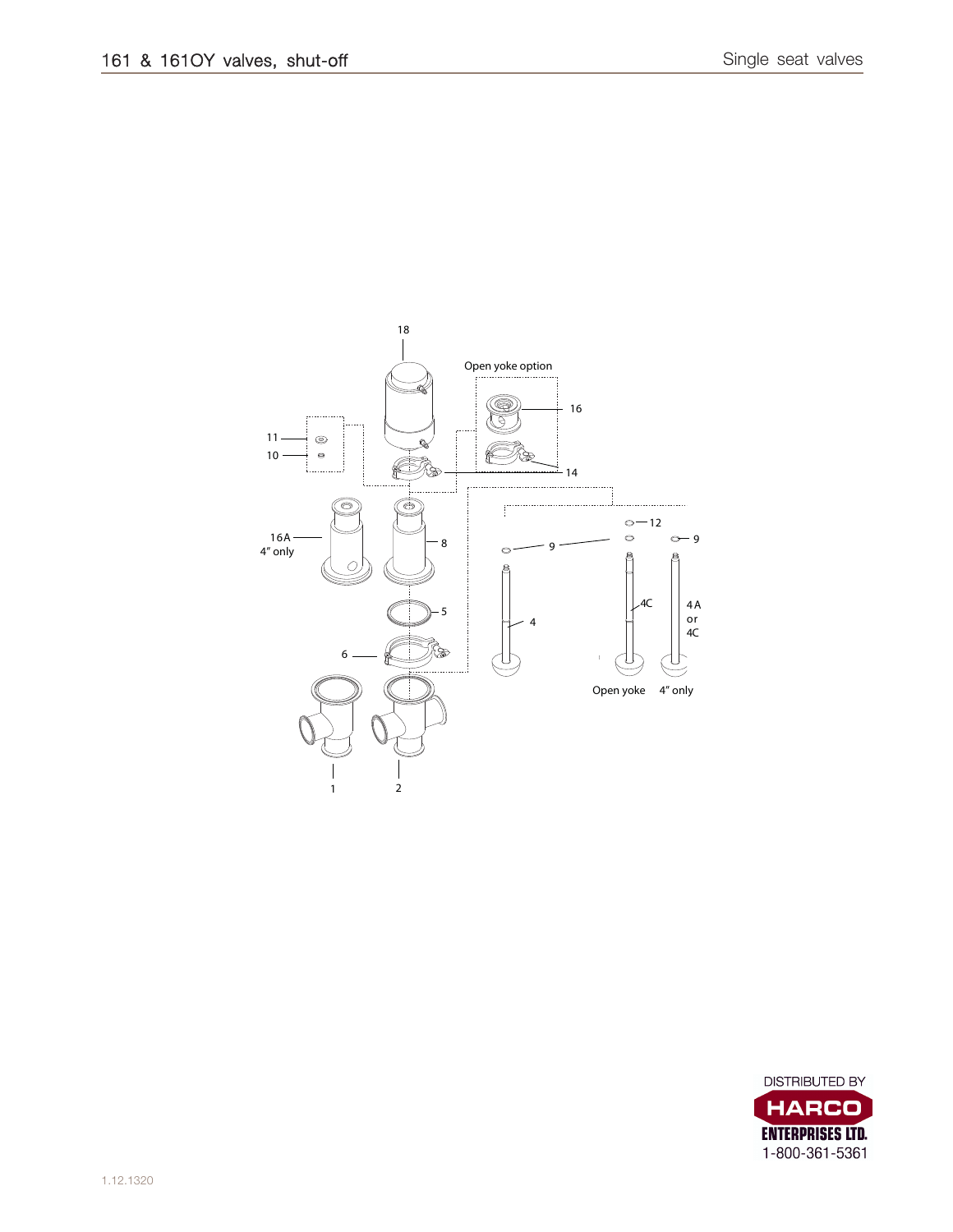| Pos            |        | Qty Denomination                   | 111       | 11/2"     | 2"        | 21/2"     | 3"        | 4"        |
|----------------|--------|------------------------------------|-----------|-----------|-----------|-----------|-----------|-----------|
|                |        | Lower body model $10 \ldots$       | <b>NA</b> | <b>NA</b> | <b>NA</b> | <b>NA</b> | <b>NA</b> | <b>NA</b> |
| $\overline{2}$ |        | Lower body model $30$              | <b>NA</b> | <b>NA</b> | <b>NA</b> | <b>NA</b> | <b>NA</b> | <b>NA</b> |
| 4A             |        | Valve plug, $BUNA$                 | 772017    | 776834    | 776807    | 776863    | 770292    | 772622    |
|                |        | Valve plug, EPDM                   | <b>NA</b> | <b>NA</b> | 770964    | 771764    | 770613    | 770591    |
|                |        | Valve plug, $SFY$                  | <b>NA</b> | 771977    | 772042    | 771902    | 772036    | 772623    |
| 5              | □◆     | Body gasket, BUNA                  | 755415    | 755415    | 755416    | 755417    | 755418    | 755421    |
|                | □◆     | Body gasket, EPDM                  | 750157    | 750157    | 750162    | 751799    | 750811    | 750686    |
|                | □◆     | Body gasket, SFY                   | 750667    | 750667    | 750497    | 750209    | 750609    | 750738    |
| 6              |        | Body clamp                         | 212205    | 212205    | 212206    | 212207    | 212208    | 212209    |
| 8              |        | Bonnet 10 & 30                     | <b>NA</b> | <b>NA</b> | <b>NA</b> | <b>NA</b> | <b>NA</b> | <b>NA</b> |
| 9              | □      | Stem O-ring, BUNA                  | 755351    | 755351    | 755351    | 755357    | 755357    | 300543    |
|                | □      | Stem O-ring, EPDM                  | 750036    | 750036    | 750036    | 750037    | 750037    | 300016    |
|                | $\Box$ | Stem O-ring, $SFY$                 | 750172    | 750172    | 750172    | 750173    | 750173    | 300061    |
| $10^{-}$       | ⊡◆     | Bonnet O-ring, BUNA                | 755357    | 755357    | 755357    | 755370    | 755370    | 755370    |
|                | □◆     | Bonnet O-ring, EPDM                | 750037    | 750037    | 750037    | 750132    | 750132    | 750132    |
|                | □◆     | Bonnet O-ring, SFY                 | 750173    | 750173    | 750173    | 750077    | 750077    | 750077    |
| 11             |        | Ss washer                          | 754781    | 754781    | 754781    | 754776    | 754776    | 754776    |
| $12$ $\bullet$ |        | Stem O-ring, BUNA                  | 755388    | 755388    | 755388    | 755542    | 755542    | <b>NA</b> |
|                |        | Stem O-ring, $EPDM$                | 750004    | 750004    | 750004    | 750728    | 750728    | <b>NA</b> |
|                |        | Stem O-ring, SFY                   | 750084    | 750084    | 750084    | 751715    | 751715    | <b>NA</b> |
| 14             |        | Actuator clamp                     | 212196    | 212196    | 212196    | 212196    | 212196    | 212196    |
| 15             |        | See actuator section               |           |           |           |           |           |           |
| 16             |        | Open yoke                          | <b>NA</b> | <b>NA</b> | <b>NA</b> | <b>NA</b> | <b>NA</b> | <b>NA</b> |
| 16A            |        | $OY$ bonnet $\ldots \ldots \ldots$ | <b>NA</b> | <b>NA</b> | <b>NA</b> | <b>NA</b> | <b>NA</b> | <b>NA</b> |

Parts marked with  $\Box\bullet$  are included in the service kits.

|           |                                  | 1"         | 11/2"      | 2"         | 21/2"      | 3"         | 4"         |
|-----------|----------------------------------|------------|------------|------------|------------|------------|------------|
| $\Box$    | 161 Service Kit BUNA             | 9613990184 | 9613990184 | 9613990187 | 9613990190 | 9613990193 | 9613990196 |
| $\Box$    | 161 Service Kit EPDM<br>$\cdots$ | 9613990185 | 9613990185 | 9613990188 | 9613990191 | 9613990194 | 9613990197 |
| $\Box$    | 161 Service Kit SFY              | 9613990186 | 9613990186 | 9613990189 | 9613990192 | 9613990195 | 9613990198 |
| $\bullet$ | 1610Y Service Kit BUNA           | 9613990199 | 9613990199 | 9613990202 | 9613990205 | 9613990208 | 9613990211 |
| $\bullet$ | 1610Y Service Kit EPDM           | 9613990200 | 9613990200 | 9613990203 | 9613990206 | 9613990209 | 9613990212 |
| ٠         | 1610Y Service Kit SFY            | 9613990201 | 9613990201 | 9613990204 | 9613990207 | 9613990210 | 9613990213 |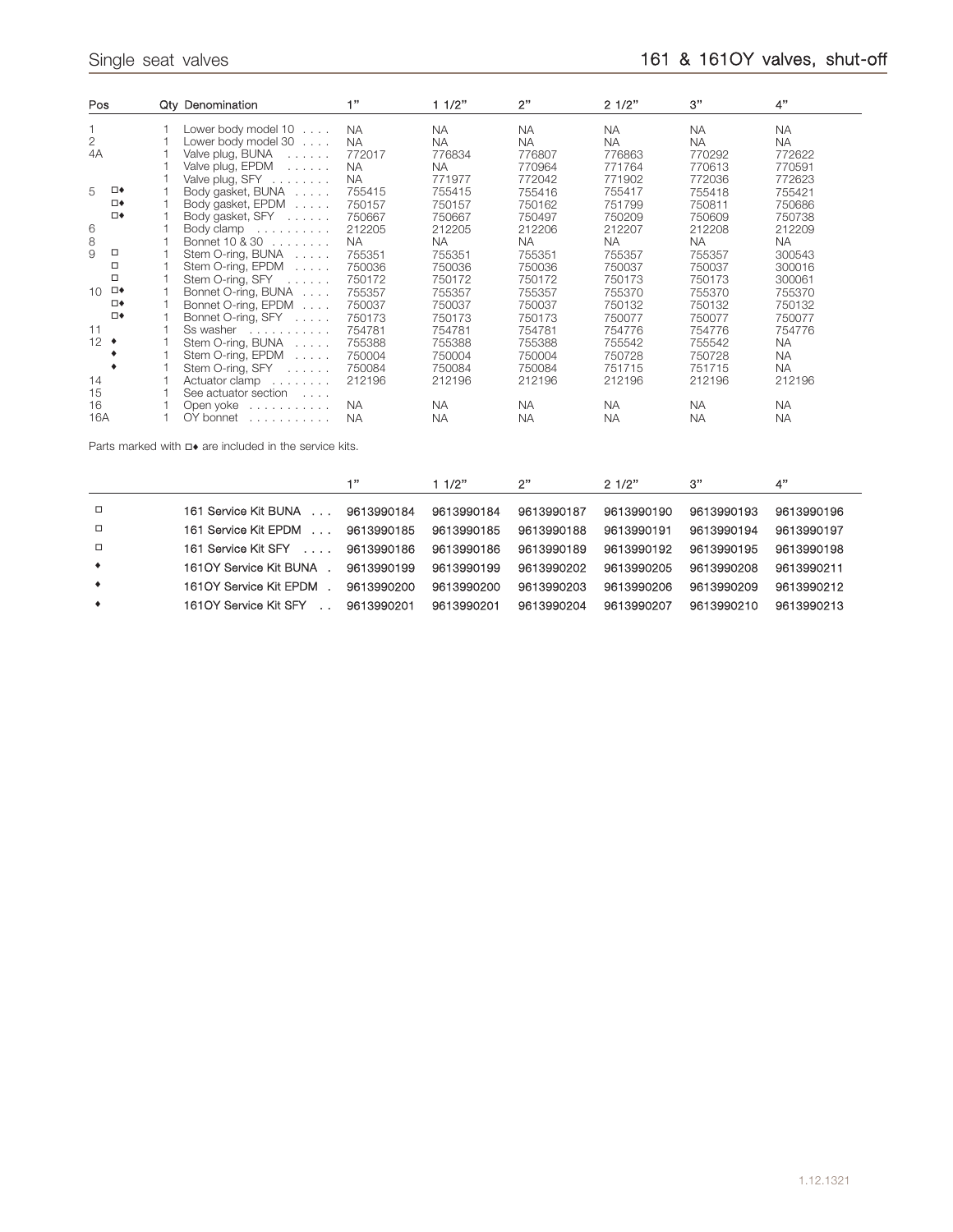

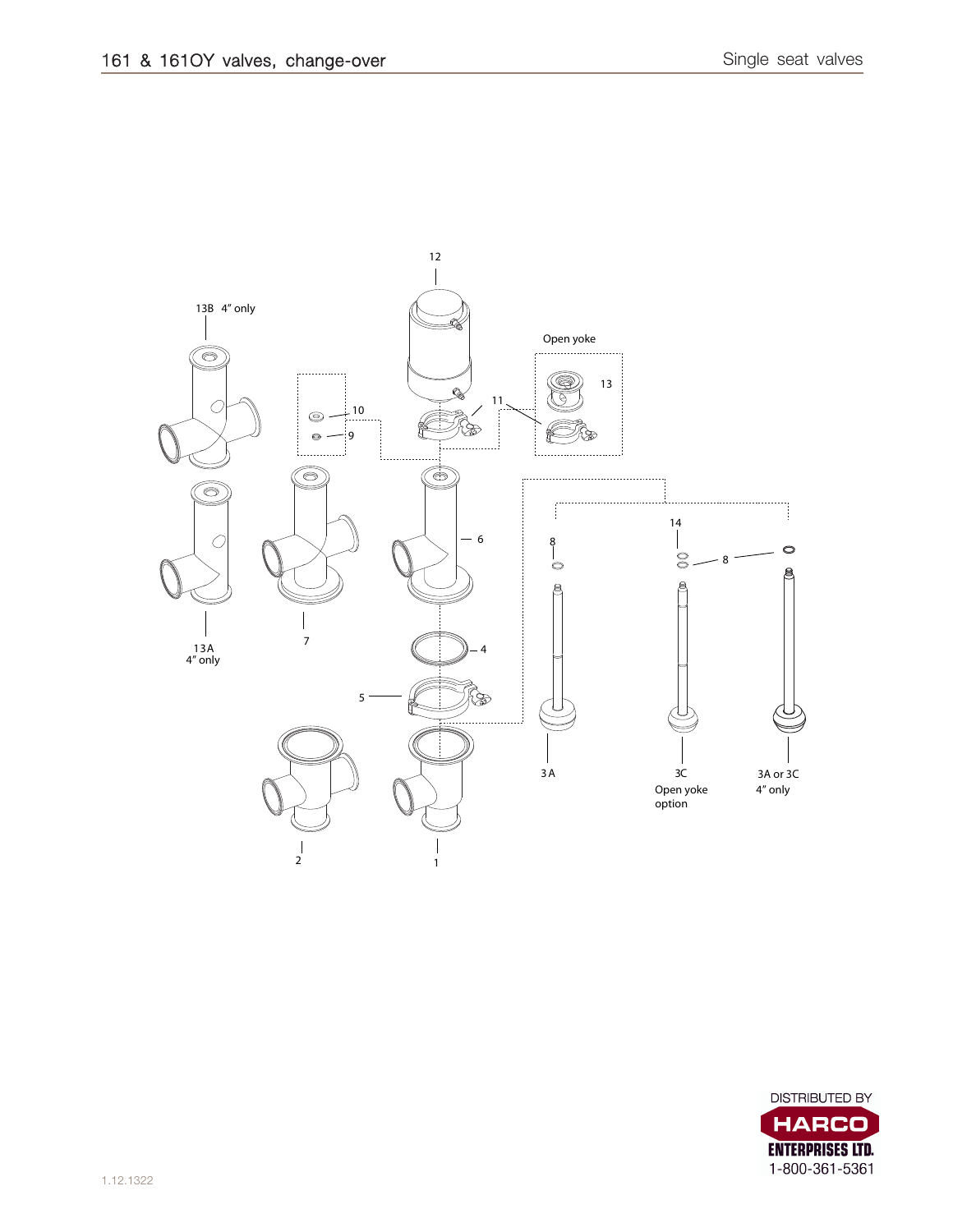| Pos            | <b>Qty Denomination</b>                                        | 11/2"     | 2"        | 21/2"     | 3"        | 4"        |
|----------------|----------------------------------------------------------------|-----------|-----------|-----------|-----------|-----------|
|                | Lower body models, $21$ & $41$                                 | <b>NA</b> | <b>NA</b> | <b>NA</b> | <b>NA</b> | <b>NA</b> |
| $\overline{2}$ | Lower body models, $23 & 43$                                   | <b>NA</b> | <b>NA</b> | <b>NA</b> | <b>NA</b> | <b>NA</b> |
| 3A             | Valve plug, BUNA                                               | 770810    | 776823    | 770511    | 770520    | 770100    |
|                |                                                                | 772678    | 772410    | 770413    | 770555    | 770580    |
|                |                                                                | 772240    | 772240    | 772333    | 770574    | 770576    |
| 3C             | OY valve plug BUNA                                             | 773090    | 773081    | 771872    | 771653    | 770100    |
| 4<br>⊡◆        | Body gasket, BUNA                                              | 755415    | 755416    | 755417    | 755418    | 755421    |
| □◆             | Body gasket, EPDM                                              | 750157    | 750062    | 751799    | 750811    | 750686    |
| □◆             | Body gasket, SFY                                               | 750667    | 750497    | 750209    | 750209    | 750738    |
| 5              |                                                                | 212205    | 212206    | 212207    | 212208    | 212209    |
| 6              | Upper body models, 21 & 23                                     | <b>NA</b> | <b>NA</b> | <b>NA</b> | <b>NA</b> | <b>NA</b> |
| $\overline{7}$ | Upper body models, $41 & 43$                                   | <b>NA</b> | <b>NA</b> | <b>NA</b> | <b>NA</b> | <b>NA</b> |
| 8<br>□         | Stem O-ring, BUNA                                              | 755351    | 755351    | 755357    | 755357    | 300543    |
| □              | Stem O-ring, EPDM                                              | 750036    | 750036    | 750037    | 750037    | 300016    |
| □              |                                                                | 750172    | 750172    | 750173    | 750173    | 300061    |
| 9<br>⊡♦        | Bonnet O-ring, BUNA                                            | 755357    | 755357    | 755370    | 755370    | 755370    |
| □◆             | Bonnet O-ring, EPDM                                            | 750037    | 750037    | 750132    | 750132    | 750132    |
| □◆             | Bonnet O-ring, SFY                                             | 750173    | 750173    | 750077    | 750077    | 750077    |
| 10             | Ss washer $\dots\dots\dots\dots\dots\dots\dots\dots\dots\dots$ | 754781    | 754781    | 754776    | 754776    | 754776    |
| 11             |                                                                | 212196    | 212196    | 212196    | 212196    | 212196    |
| 12             | See actuator section                                           |           |           |           |           |           |
| 13             |                                                                | <b>NA</b> | <b>NA</b> | <b>NA</b> | <b>NA</b> | <b>NA</b> |
| 13A            | Open yoke body models, 21 & 23                                 | <b>NA</b> | <b>NA</b> | <b>NA</b> | <b>NA</b> | <b>NA</b> |
| 13B            | Open yoke body models, $41 & 43$                               | <b>NA</b> | NA.       | <b>NA</b> | <b>NA</b> | <b>NA</b> |
| $14$ $\bullet$ | Stem O-ring, BUNA                                              | 755388    | 755388    | 755542    | 755542    | <b>NA</b> |
|                | Stem O-ring, EPDM $\ldots \ldots \ldots \ldots \ldots$         | 750004    | 750004    | 750728    | 750728    | <b>NA</b> |
|                | Stem O-ring, SFY                                               | 750084    | 750084    | 751715    | 751715    | <b>NA</b> |
|                |                                                                |           |           |           |           |           |

Parts marked with  $\Box\bullet$  are included in the service kits.

|           |                                      | 11/2" | 2"         | 21/2"      | 3"         | 4"         |
|-----------|--------------------------------------|-------|------------|------------|------------|------------|
|           |                                      |       |            |            |            |            |
| $\Box$    | 161 Service Kit BUNA (etc 9613990184 |       | 9613990187 | 9613990190 | 9613990193 | 9613990196 |
| $\Box$    | 161 Service Kit EPDM 9613990185      |       | 9613990188 | 9613990191 | 9613990194 | 9613990197 |
| $\Box$    | 161 Service Kit SFY 9613990186       |       | 9613990189 | 9613990192 | 9613990195 | 9613990198 |
| $\bullet$ | 1610Y Service Kit BUNA 9613990199    |       | 9613990202 | 9613990205 | 9613990208 | 9613990211 |
| $\bullet$ | 1610Y Service Kit EPDM 9613990200    |       | 9613990203 | 9613990206 | 9613990209 | 9613990212 |
| $\bullet$ | 1610Y Service Kit SFY  9613990201    |       | 9613990204 | 9613990207 | 9613990210 | 9613990213 |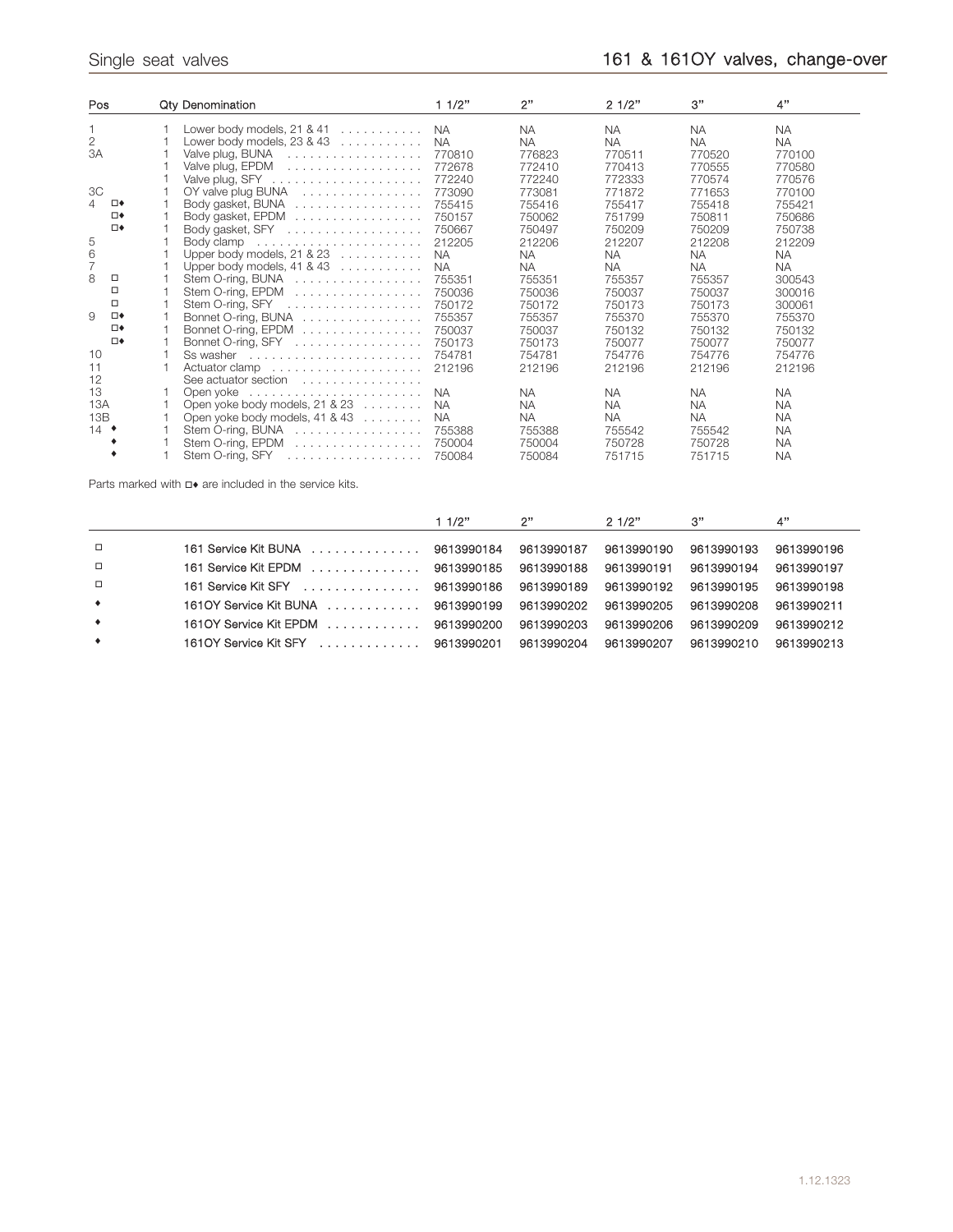

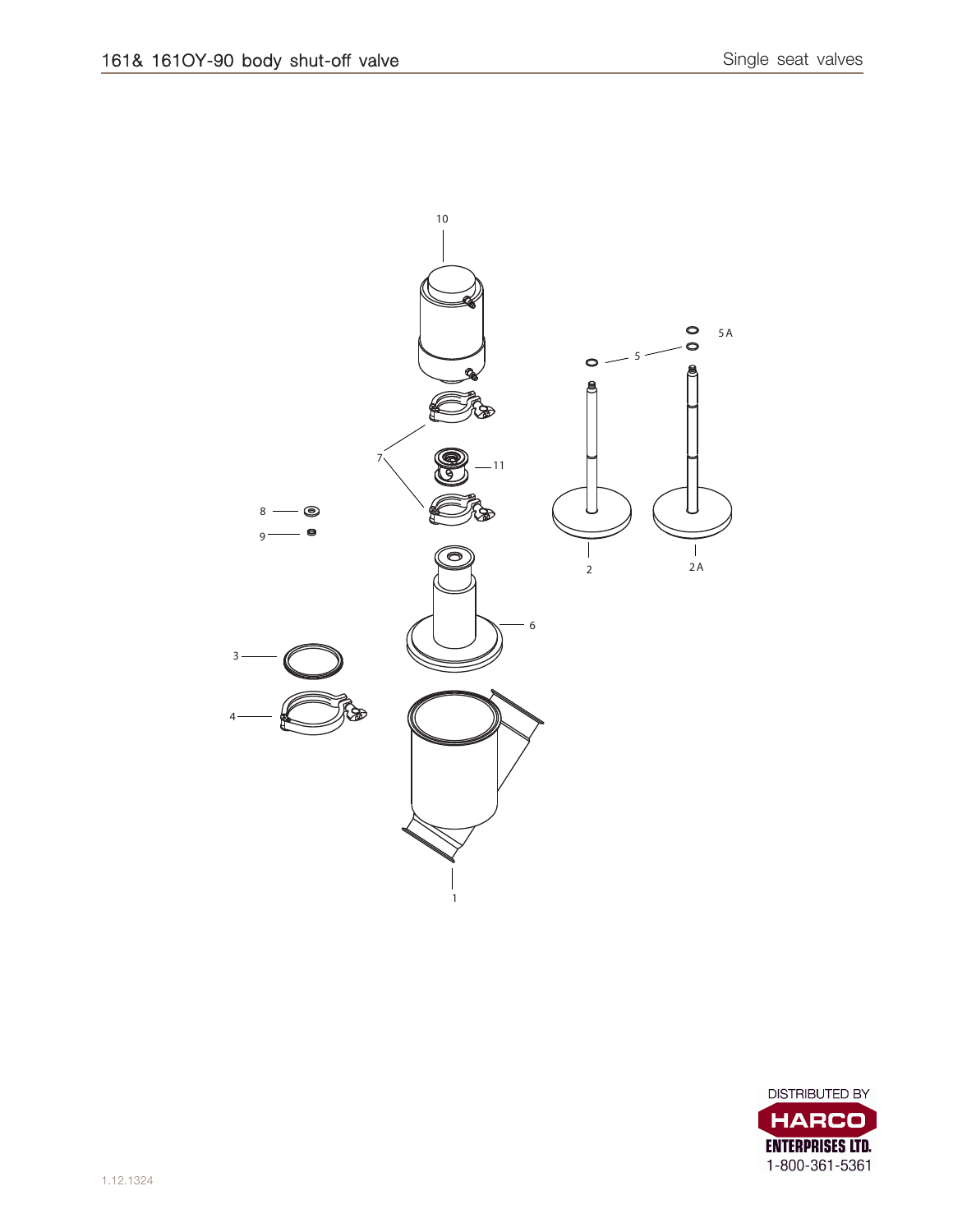| Pos            |                              |    | Qty Denomination                                                          | 1"                               | 11/2"                         | 2"                            | 21/2"                         | 3"                            | 4"                            |
|----------------|------------------------------|----|---------------------------------------------------------------------------|----------------------------------|-------------------------------|-------------------------------|-------------------------------|-------------------------------|-------------------------------|
| $\overline{2}$ |                              | 1  | Valve, "Y" Body<br>Valve, plug assembly,                                  | 621066                           | 622268                        | 623368                        | 620754                        | 620754                        | 620235                        |
|                |                              |    | BUNA<br>Valve, plug assembly,                                             | 770333                           | 770515                        | 770472                        | 772074                        | 778257                        | 770712                        |
|                |                              |    | EPDM<br>Valve, plug assembly, SFY .                                       | <b>NA</b><br><b>NA</b>           | 771354<br>770829              | <b>NA</b><br>772447           | <b>NA</b><br>772927           | <b>NA</b><br>772051           | <b>NA</b><br>772106           |
| 2A             |                              | 1. | OY Valve, plug assembly,<br>BUNA<br>OY Valve, plug assembly,              | <b>NA</b>                        | 770592                        | 771812                        | 770031                        | 773117                        | 773167                        |
|                |                              |    | EPDM<br>OY Valve, plug assembly,                                          | <b>NA</b>                        | <b>NA</b>                     | 770129                        | <b>NA</b>                     | <b>NA</b>                     | <b>NA</b>                     |
| 3              | $\square\blacklozenge$<br>□◆ |    | SFY<br>Body, gasket, BUNA<br>Body, gasket, EPDM                           | <b>NA</b><br>299317<br><b>NA</b> | <b>NA</b><br>298454<br>290048 | 770153<br>298455<br>290036    | 770926<br>298456<br>290018    | 770054<br>298360<br>290037    | <b>NA</b><br>299320<br>290315 |
| 4              | □◆                           | 1  | Body, gasket, SFY<br>Body, clamp                                          | 290015<br><b>NA</b>              | 290040<br>212206              | 290049<br>212207              | 290053<br>755345              | 9634049347<br>755114          | 290225<br>270085              |
| 5              | $\Box$                       | 1  | O-ring, valve plug stem,<br>BUNA                                          | 755351                           | 755351                        | 755351                        | 755357                        | 755357                        | 755357                        |
|                | □<br>$\Box$                  |    | O-ring, valve plug stem,<br>EPDM                                          | 750036                           | 750036                        | 750036                        | 750037                        | 750037                        | 750037                        |
| $5A$ $\bullet$ |                              |    | O-ring, valve plug stem,<br>SFY<br>OY O-ring, valve plug                  | 750172                           | 750172                        | 750172                        | 750173                        | 750173                        | 750173                        |
|                |                              | 1  | assembly, BUNA<br>OY O-ring, valve plug                                   | 755388                           | 755388                        | 755388                        | 755542                        | 755542                        | 755542                        |
|                | ٠                            | 1. | assembly, $EPDM$<br>OY O-ring, valve plug                                 | 750004                           | 750004                        | 750004                        | 750728                        | 750728                        | 750728                        |
| $\frac{6}{7}$  |                              |    | assembly, SFY<br>Valve, bonnet<br>Actuator clamp                          | 750084<br><b>NA</b><br>212196    | 750084<br><b>NA</b><br>212196 | 750084<br><b>NA</b><br>212196 | 751715<br><b>NA</b><br>212196 | 751715<br><b>NA</b><br>212196 | 751715<br><b>NA</b><br>212196 |
| 8<br>9         | □◆                           |    | Stainless steel washer<br>$\sim$ 100 $\sim$<br>O-ring, valve bonnet, BUNA | 754781<br>755357                 | 754781<br>755357              | 754781<br>755357              | 754776<br>755370              | 754776<br>755370              | 754776<br>755370              |
|                | □◆<br>□◆                     |    | O-ring, valve bonnet, EPDM<br>O-ring, valve bonnet, SFY .                 | 755037<br>750173                 | 755037<br>750173              | 755037<br>750173              | 750132<br>750077              | 750132<br>750077              | 750132<br>750077              |
| 10             |                              |    | Actuator-Type 10<br>Actuator-Type 20                                      | <b>NA</b><br>751196              | 751170<br>751168              | 751185<br>751189              | 751186<br><b>NA</b>           | 751187<br><b>NA</b>           | On Application<br><b>NA</b>   |
| 11             |                              |    | Actuator-Type 30<br>Yoke OY                                               | <b>NA</b><br><b>NA</b>           | 759348<br><b>NA</b>           | 751274<br><b>NA</b>           | <b>NA</b><br><b>NA</b>        | 751130<br><b>NA</b>           | 751191<br><b>NA</b>           |

Parts marked with  $\Box$  are included in the service kits.

|           |                        | 42         | 11/2"      | 2"         | 2.1/2"     | 3"         | 4"         |
|-----------|------------------------|------------|------------|------------|------------|------------|------------|
| $\Box$    | 161 Service Kit BUNA   | 9613990232 | 9613990235 | 9613990238 | 9613990241 | 9613990244 | 9613990247 |
| $\Box$    | 161 Service Kit EPDM   | 9613990233 | 9613990236 | 9613990239 | 9613990242 | 9613990245 | 9613990248 |
| $\Box$    | 161 Service Kit SFY    | 9613990234 | 9613990237 | 9613990240 | 9613990243 | 9613990246 | 9613990249 |
| $\bullet$ | 1610Y Service Kit BUNA | 9613990214 | 9613990217 | 9613990220 | 9613990223 | 9613990226 | 9613990229 |
| $\bullet$ | 1610Y Service Kit EPDM | 9613990215 | 9613990218 | 9613990221 | 9613990224 | 9613990227 | 9613990230 |
| $\bullet$ | 1610Y Service Kit SFY  | 9613990216 | 9613990219 | 9613990222 | 9613990225 | 9613990228 | 9613990231 |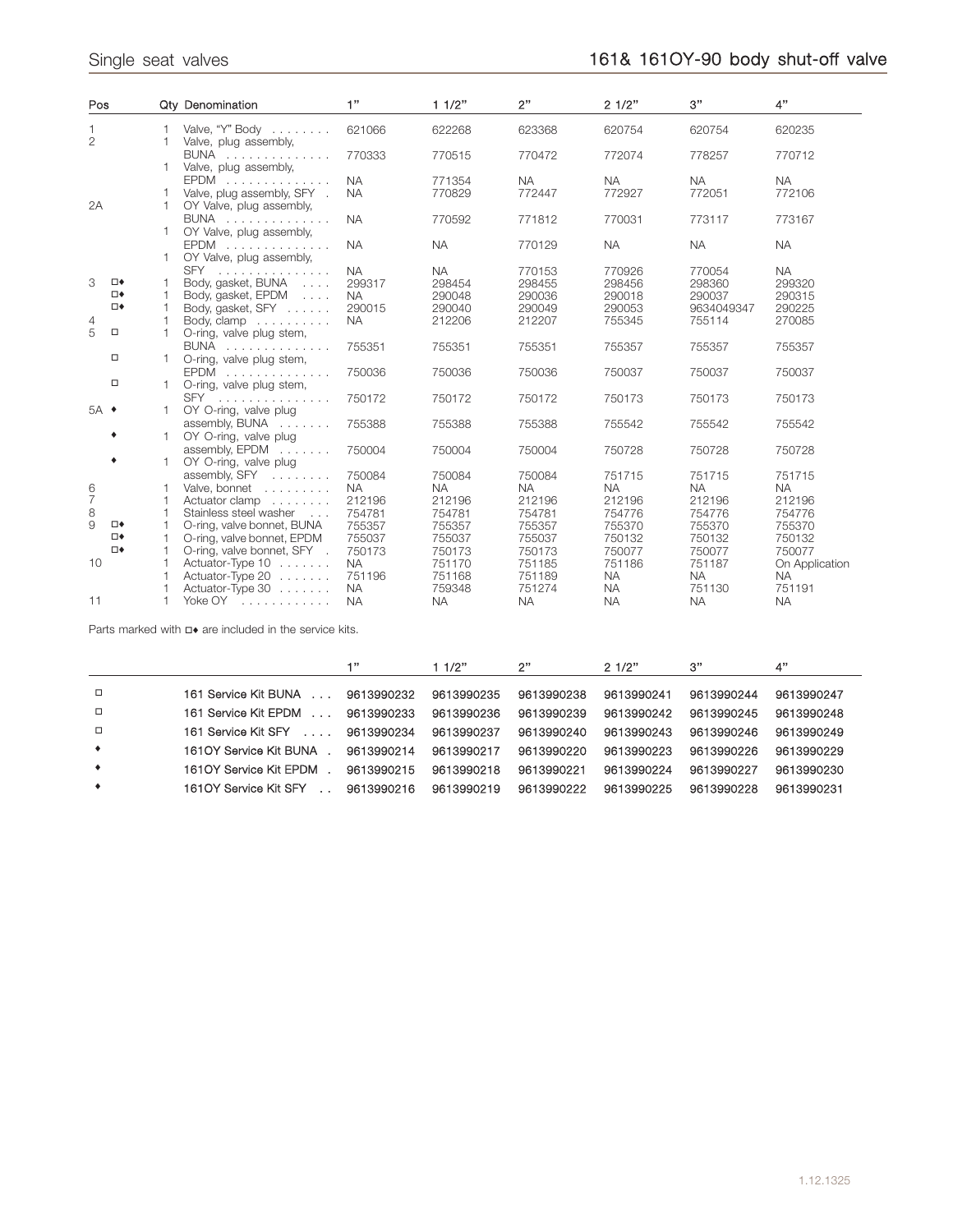